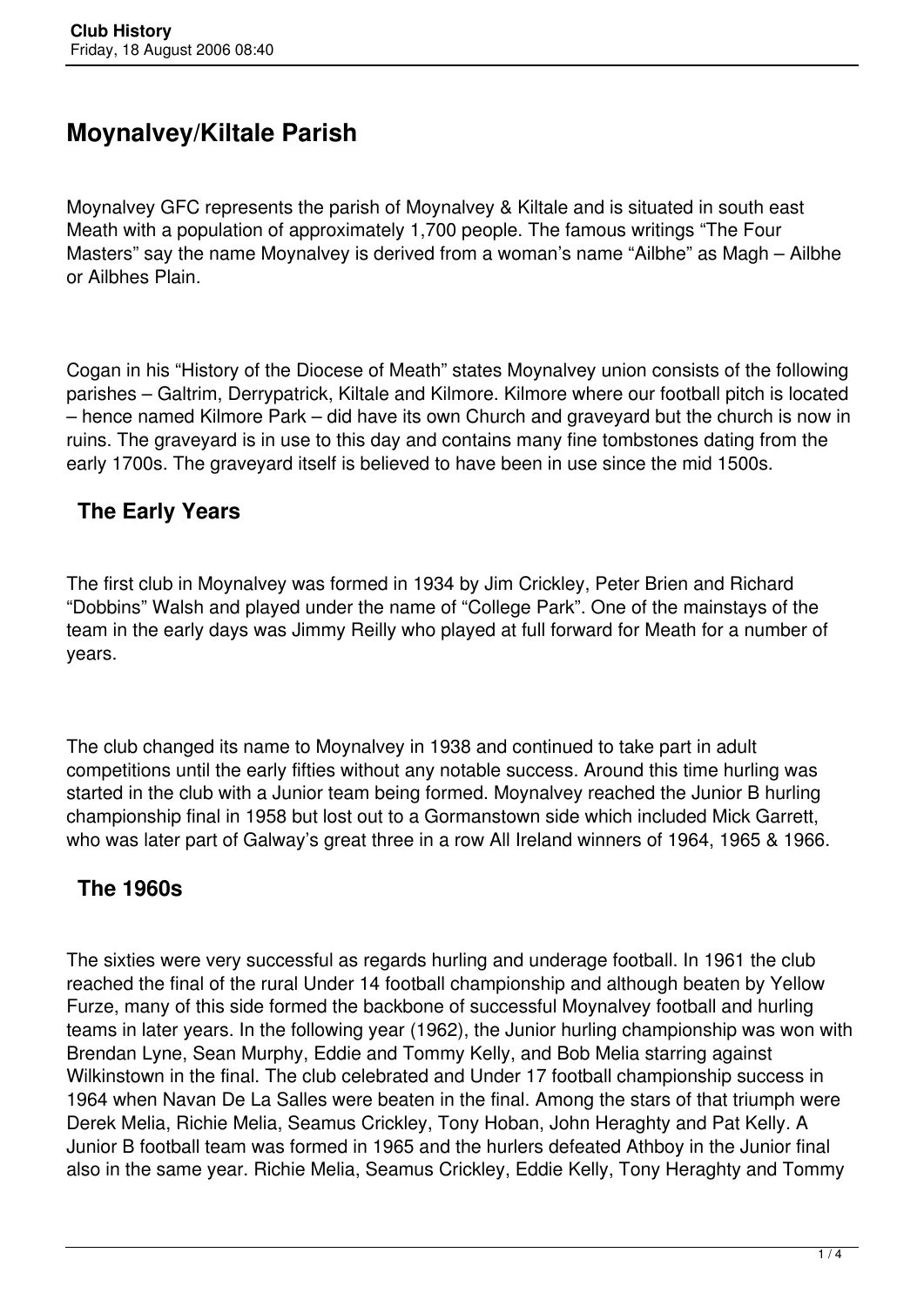McCormack were some of the heroes in this victory.

Moynalvey quickly made an impact in the intermediate hurling grade by reaching the 1966 championship final but lost out to Baconstown. However, they made no mistake in 1967 when , with Derek and Richie Melia, Seamus Crickley, Tony Heraghty and Paddy Kelly all playing significant roles, they defeated Dunboyne in the decider. Richie Melia was later to win an All Ireland Junior hurling championship medal with Meath in 1970, followed by to two National Hurling League Division 2 awards. The hurling section of the club was disbanded however in the late sixties with the reforming of clubs in Kiltale and Rathmolyon. And so football became the main interest again.

#### **The 1970s**

In 1972 Moynalvey reached the semi final of the Division 2 championship against Batterstown and it took three games to decide who would meet Summerhill in the final. And hard though Moynalvey strived for a final tilt with neighbours Summerhill, they were pipped by a point in the second replay. Batterstown went on to win the decider by 13 points and Moynalvey were left to think of what might have been! The Moynalvey Division 2 team performed consistently over the next few years and reached the final of the 1973 league which was not played until October 1974 when Nobber were overcome after a replay. Moynalvey qualified for the league final in 1979 and were becoming known as the "league specialists". Cyril Maguire, Meath "Hurler of the Year" in 1977, who had taken up residence in the parish boosted their hopes by signing for a Division 3 side when his ability could have enabled him to hold his own at the top grade.

#### **Major Success**

Moynalvey's first major success came on Easter Sunday 1979 with the defeat by one point of Kilmainham in the final of the Winter League. During the following months Moynalvey showed indifferent form in the Junior B championship with there being a humiliating defeat at the hands of United Gaels (Drumconrath) but a narrow win over Clonard enabled them to get another tilt with United Gaels in a play off. This time there was sweet revenge with a 21 point victory and they went on to  $a 3 - 8$  to  $1 - 3$  victory over Boardsmill in the semi final. Cortown were their final opponents but Moynalvey proved too strong winning by  $1 - 13$  to  $1 - 2$  to bring an adult championship to the club at last.

Moynalvey took promotion to the Junior ranks in their stride reaching the semi final in 1980. In 1981 they won the Junior County Championship defeating St Michaels in the final after a replay. Playing in their first ever Intermediate County Championship in 1982 they reached the semi final and then in the following year of 1983, they made no mistake and were worthy Intermediate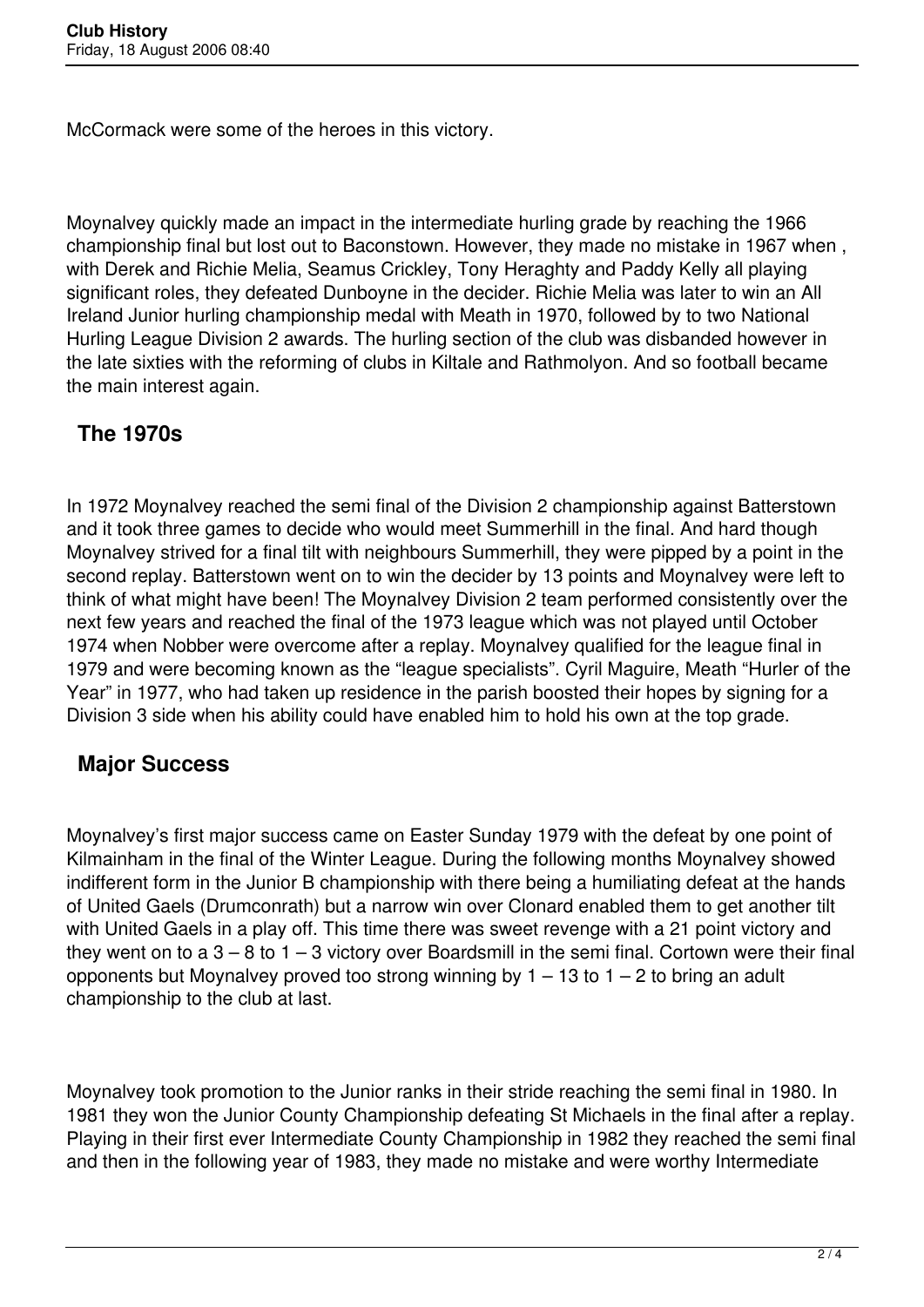champions after beating St Marys in the final. There follows a number of lean years in the senior ranks until 1994 when the club captured its first ever trophy at senior level defeating Navan O Mahonys to win the final of the 1993 Feis Cup. The Junior C Championship was also won in 1993.

#### **Underage Successes**

The club has always put great effort into underage football in the parish and this brought its rewards and insured a continuous flow of players to the adult teams. Over the years the club has contested many league and county championship finals at underage level winning Under 14 leagues in 1981 and 1987, Under 12 championship in 1987, three minor county championships in amalgamation with Kilcloon in 1991, 1992 & 1993 as well as Under 21 county championship in 1993.

# **The 00's**

The early noughties were not as successful for the club at adult level with the first team suffering a rapid decline with relegation to the Intermediate ranks after a spell at Senior level, before dropping to Junior level. However, a Junior C championship title was secured in 2003 by the 2nd team with victory in the final over Ratoath. With a lot of work taking place by a dedicated number of individuals at underage level, this has meant success is beginning to emerge again within the Club, with Under 12 titles in 2005 and Under 12, 14 and Minor league successes in 2006. These have been followed by a Cumann na mBunscoil win, along with Under-12, 14, 15 titles & also an Under-21 C Championship title in 2008. These under age successes have progressed to adult level with the First Team contesting a Junior A Final against Clan na Gael in 2007 only to be bet by the minimum. However the club regained its Intermediate status after claiming the 2008 Junior A Title with a defeat of Ratoath in the final, before going on to win out the Leinster Junior Championship with a defeat of Rochfortbridge of Westmeath in the Final, having defeated St. Pats of Donabate & Mooncoin of Kilkenny along the way. However the fairytale of an All Ireland Final appearance became unstuck in the All Ireland Quarter Final with defeat against the eventual runners up John Mitchell's of Lancashire.

# **Recent Years**

Following the return to the Intermediate ranks in 2009 Moynalvey held their own at that level before the club regained its Senior status once again when claiming the Intermediate Championship in 2011, defeating Gaeil Colmcille in the final. Moynalvey went on to represent Meath in the AIB Leinster Intermediate club football championship only to fall at the first hurdle when going down to the Louth Intermediate champions O'Raghaillaighs.